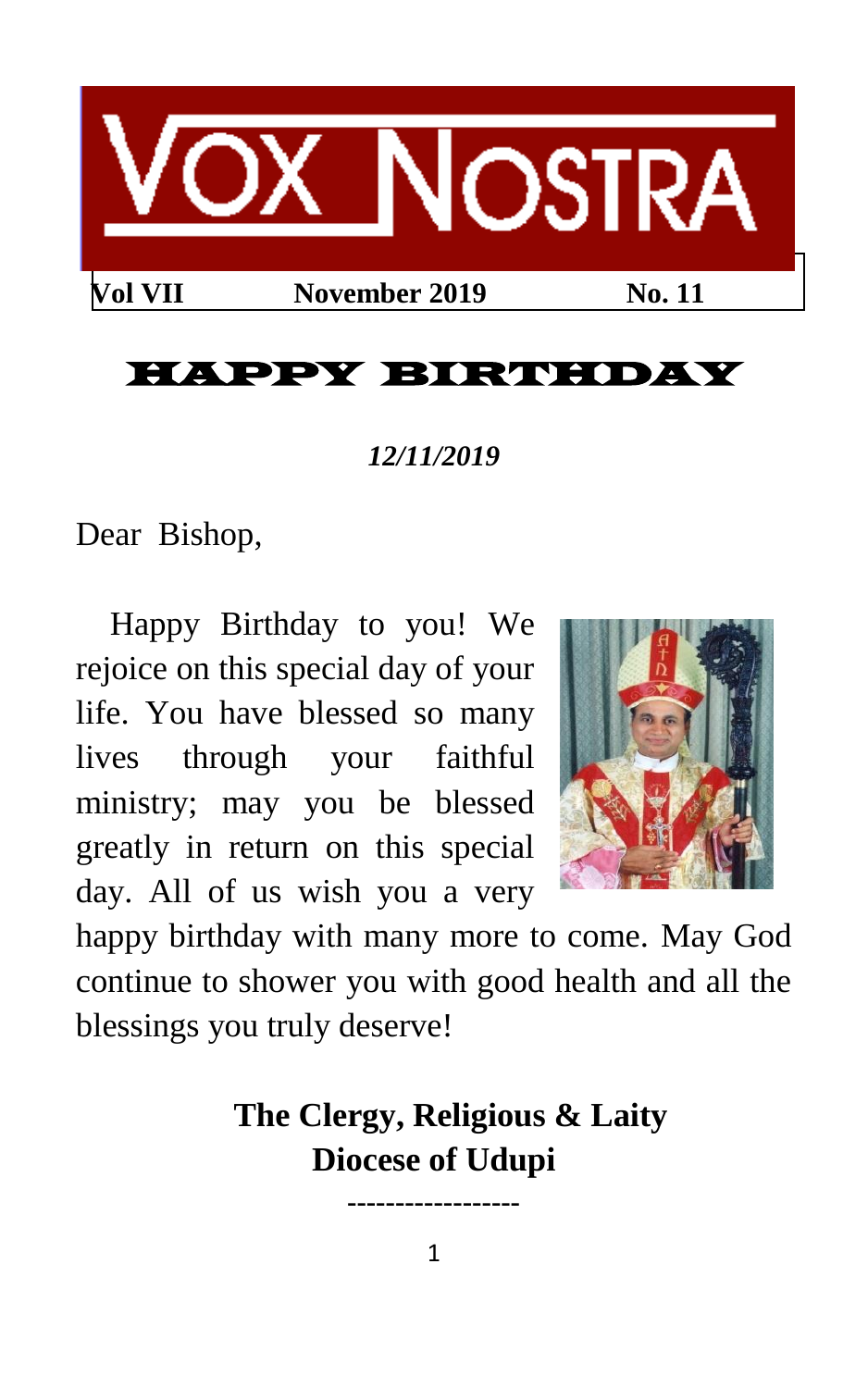#### **1. SAD DEMISE OF REV. FR MAHESH D'SOUZA**

The  $11<sup>th</sup>$  of October 2019 brought us the shocking news of the tragic demise of our young brother priest, Rev. Fr Mahesh D'Souza, Asst Priest of Our Lady of Health Church and Principal, Don Bosco CBSE School at Shirva. He was born on 30 March 1983 at Moodubelle and ordained as the first priest of our Diocese on 15 April 2013. He had served as assistant priest at Milagres Cathedral, Kallianpur and at Mount Rosary Church, Santhekatte. He was the Headmasterin-charge of Milagres English Medium School, Kallianpur. He was a dynamic priest blessed with many talents who had given his best in all the responsibilities assigned to him. The funeral mass was held in Our Lady of Health Church, Shirva, at 3.00 pm on Tuesday, 15 October 2019. We deeply mourn the sudden passing away of Fr Mahesh D'Souza. May God grant him eternal rest.

As members of the *Presbyterium* of Udupi Diocese, while offering our heartfelt condolences to the bereaved family members of the deceased Fr Mahesh D'Souza, the parish clergy and parishioners of the Church at Shirva and staff and students of Don Bosco CBSE School, also offer our prayers so that all may be strengthened by the grace of God and consoled at this unfortunate event of grief and sadness.

#### **2. SOLEMNITY OF ALL SAINTS**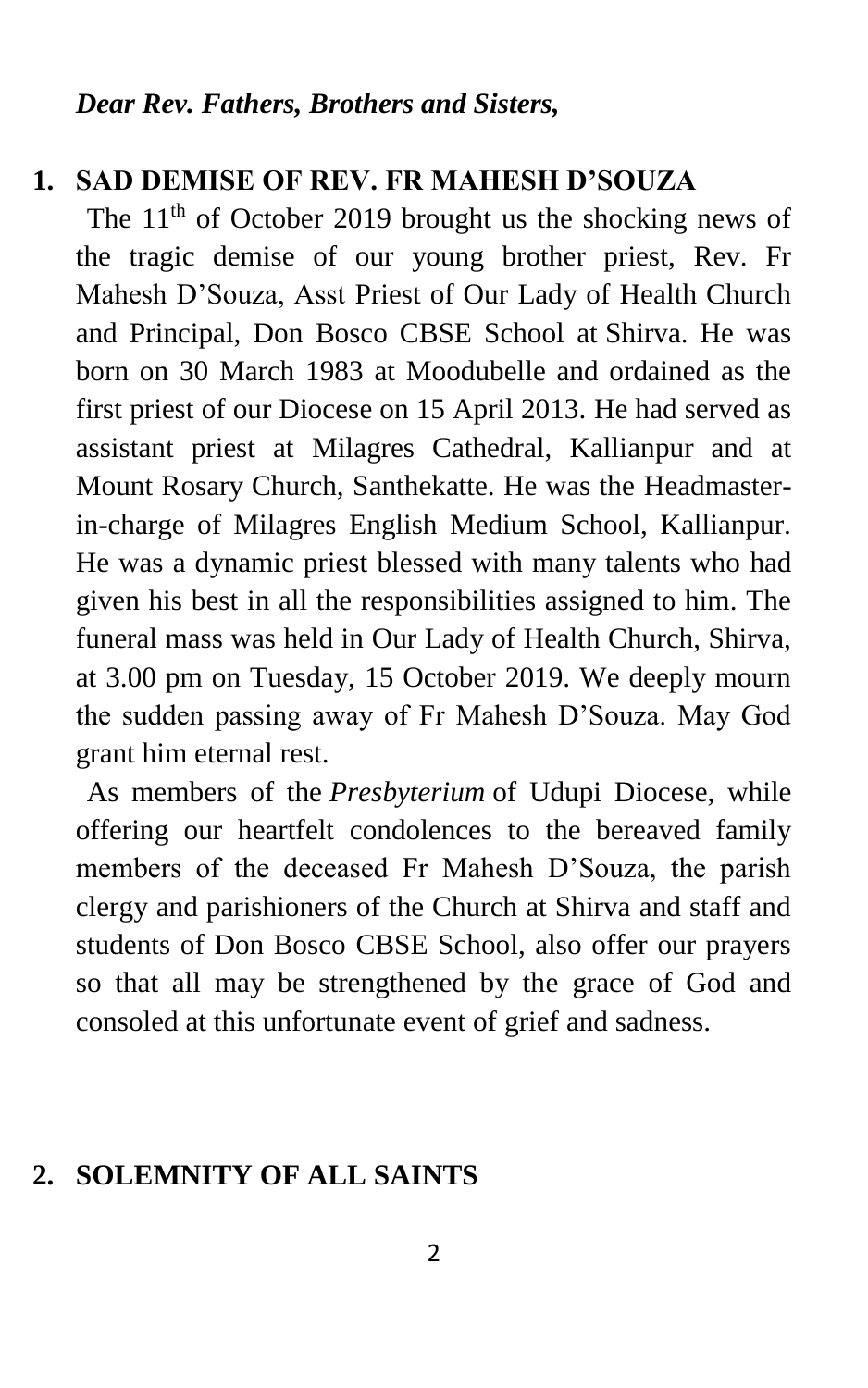We begin the month of November with the celebration of the solemnity of all Saints: canonized or beatified, and the multitude of those who are in heaven enjoying the beatific vision that are only known to God. During the early centuries the Saints venerated by the Church were all martyrs. Later on, the Popes set November 1 as the day for commemorating all the Saints. We all have the "universal call to holiness." What must we to do in order to join the company of the saints in heaven? We "must follow in His footsteps and conform [our]selves to His image seeking the will of the Father in all things. [We] must devote [our]selves with all [our] being to the glory of God and the service of [our] neighbor. In this way, the holiness of the People of God will grow into an abundant harvest of good, as is admirably shown by the life of so many saints in Church history." (*Lumen Gentium*, 40)

I exhort all of you, dear Fathers, to celebrate this solemnity meaningfully, catechizing the faithful on the importance of this solemnity and also announce to the faithful about the requirements to obtain either plenary or partial indulgence, the details of which are found on page 162 of *ORDO*. Wherever there is a custom of having evening mass and commemoration of all souls, I urge you to educate the faithful in this regard and discontinue it as it goes against the liturgical norms.

### **3. KARNATAKA RAJYOTSAVA**

We celebrate Karnataka Rajyotsava on 1st November. This was the day in 1956 when all the Kannada-speaking regions of South India were merged to form the state of Karnataka. As we belong to the state of Karnataka, let us be proud of the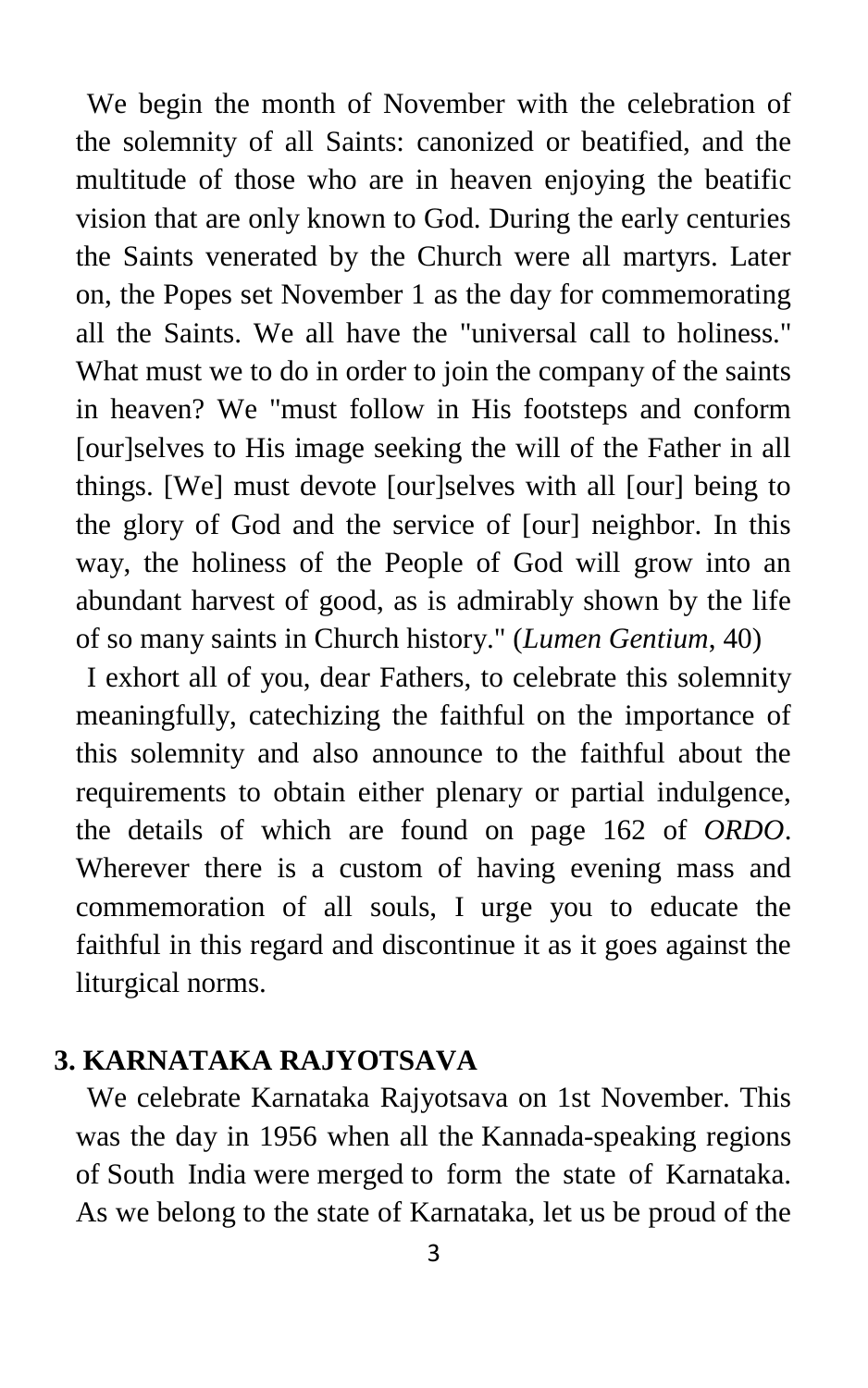rich heritage and traditions of our state and join the others to celebrate the day meaningfully. Let us remember to pray for all leaders of our state so that they always strive for peace and harmony among all religions and work for the all-round development of the State.

#### **4. ALL SOULS' DAY**

The Church remembers and prays for all the faithful departed on 2nd November. Our faith teaches us that the Church exists in three states: the triumphant, the pilgrim and the suffering. The Triumphant Church refers to the Church in heaven-the realm in which the holy Trinity, the angels and saints, and the abode of all who have reached the fullness of salvation in Christ - and we remember them on November 1 every year. The Church Suffering refers to the Church in purgatory, the threshold, the antechamber, of heaven. In purgatory, all those who have reached the gates of death without reaching the full perfection of life represented in Christ are purified by the enlightening fire of the Holy Spirit. The suffering of purgatory is not one of destruction, but the suffering that comes from leaving the old self behind and taking on the new. As members of the Pilgrim Church, we can help the Suffering Church to attain heaven by our prayers and the sacrifice of the Mass. The Church reminds us of the continued and close relationship between the three states of the Church (communion of saints) and invites us, all, to offer prayers and Mass for the suffering Church on  $2<sup>nd</sup>$  November every year.

I exhort you, dear Fathers, to follow the instructions given in *ORDO* for the celebration of Mass on this day. Do not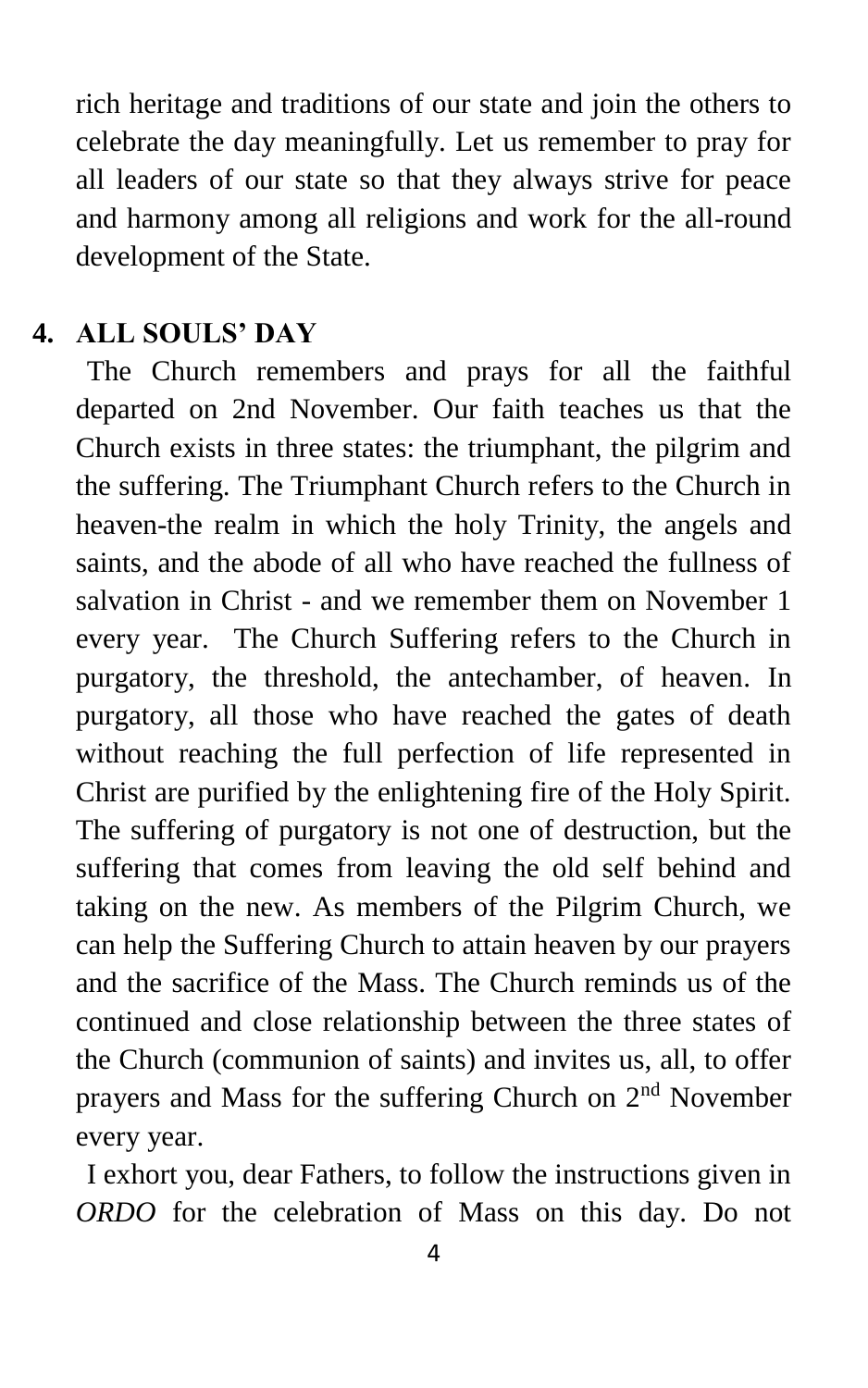arrange any mass for the dead in the church or cemetery on the previous day. Let us encourage our faithful to pray for their dear departed so that those who have gone before them may obtain the remission of sins and be admitted to the triumphant Church.

**Wherever there is Sunday obligation mass on Saturday, Sunday liturgy with readings should be chosen for that mass at evening on Saturday, 2nd November 2019.**

### **5. WORLD DAY OF THE POOR 2019**

We shall celebrate the third **World Day of the Poor** on **Sunday, 17 November 2019**. This day was launched by Pope Francis at the end of the Jubilee Year of Mercy who invited Christians around the world to serve the poor with concrete actions that address their daily needs.

In his message for the third World Day of the Poor 2019, Pope Francis has reminded us that "the poor are not numbers, but people", to be assisted, accompanied, protected, defended and saved. He has recalled that this is not possible without the humility of listening, the charism of the whole, the courage of renunciation. He reminds us that to "follow the way of charity, of humility and of listening means lending an ear to the little ones", because God reveals himself through them. He also asks us not to look down on anyone from above. "You can only look down at a person from above," he has insisted, "in order to help them get up". Please find the entire message as Annexure 1.

### **6. DIOCESAN EUCHARISTIC PROCESSION**

The Diocesan Eucharistic Procession this year will take place on **November 24** on the Solemnity of Our Lord Jesus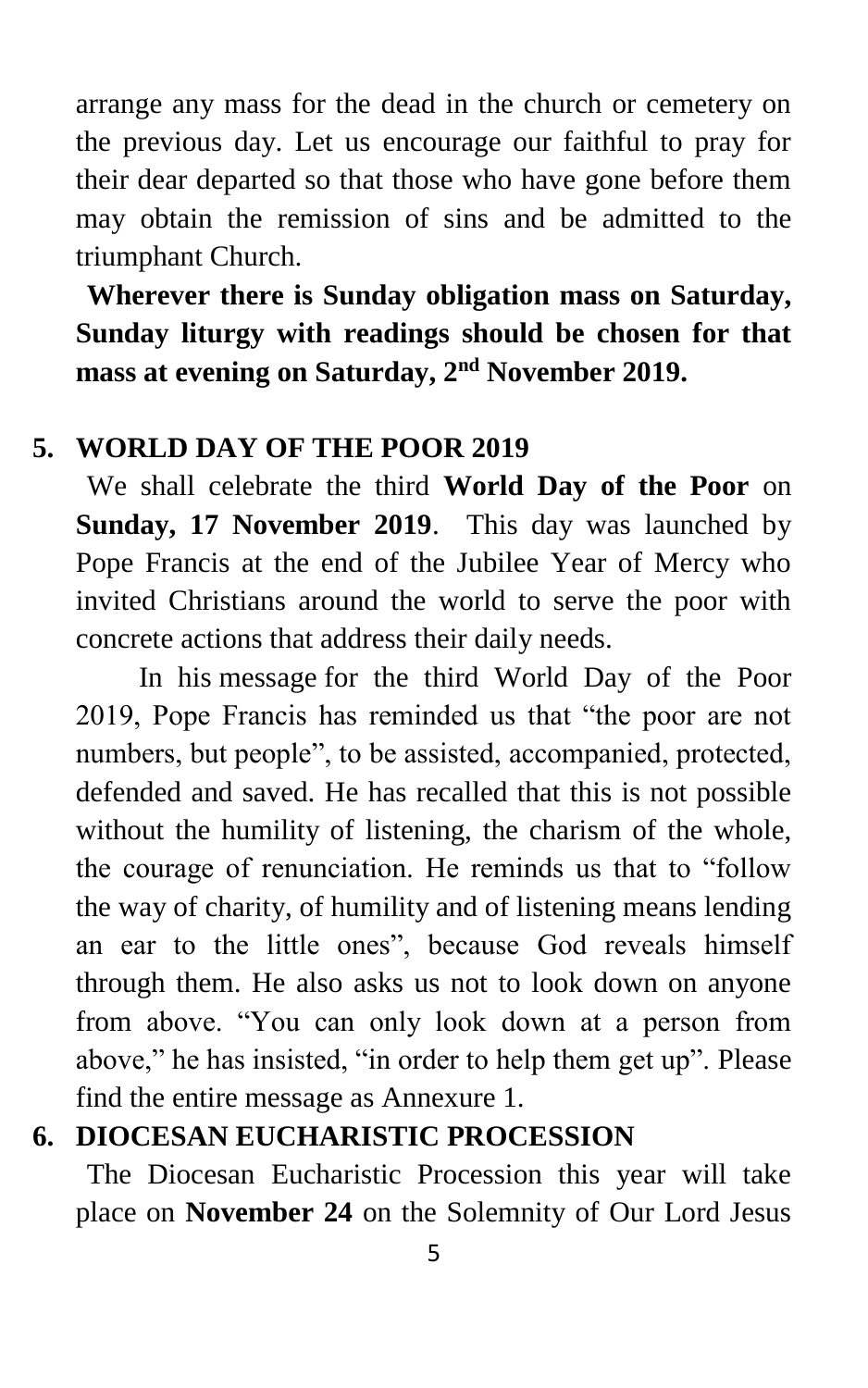Christ, King of the Universe. There will be **Eucharistic celebration at 3.30 p.m. in Milagres Cathedral, Kallianpur,** followed by a short **Adoration** with a solemn **Eucharistic Procession** to **Mount Rosary Church and Benediction**. The Eucharistic celebration will be preceded by Divine Mercy Rosary at 3.00 p.m. I request you, dear Rev. Fathers, to announce to your parishioners the significance of this annual Diocesan Eucharistic Procession and encourage them to participate in large numbers. I appeal to all priests, both diocesan and religious, to concelebrate with me and also join the procession, without fail. The members of the official bodies and associations/organizations like the Altar Servers, Legion of Mary, SVP, SFO, etc. are requested to wear their insignia during the procession.

### **7. NEW ENGLISH LECTIONARY**

The CBCI has published the new English Lectionary in Three Volumes for the use of Dioceses in India. The text portions from Sacred Scripture in this Lectionary, except the Psalms, are from the *English Standard Version*-Catholic Edition of the Bible. Psalms are reprinted from *The Revised Grail Psalms.* All the Biblical references to be found in the lectionaries for the celebration of Sacraments and Sacramentals that have been published since the first edition of the Order of Readings for Mass and readings for certain masses, masses for various needs and for others which were inserted into the Roman Missal for the first time in its second edition of 1975 have been incorporated in this new Lectionary. If you are celebrating masses in English in your parish/institution, kindly place your order for this new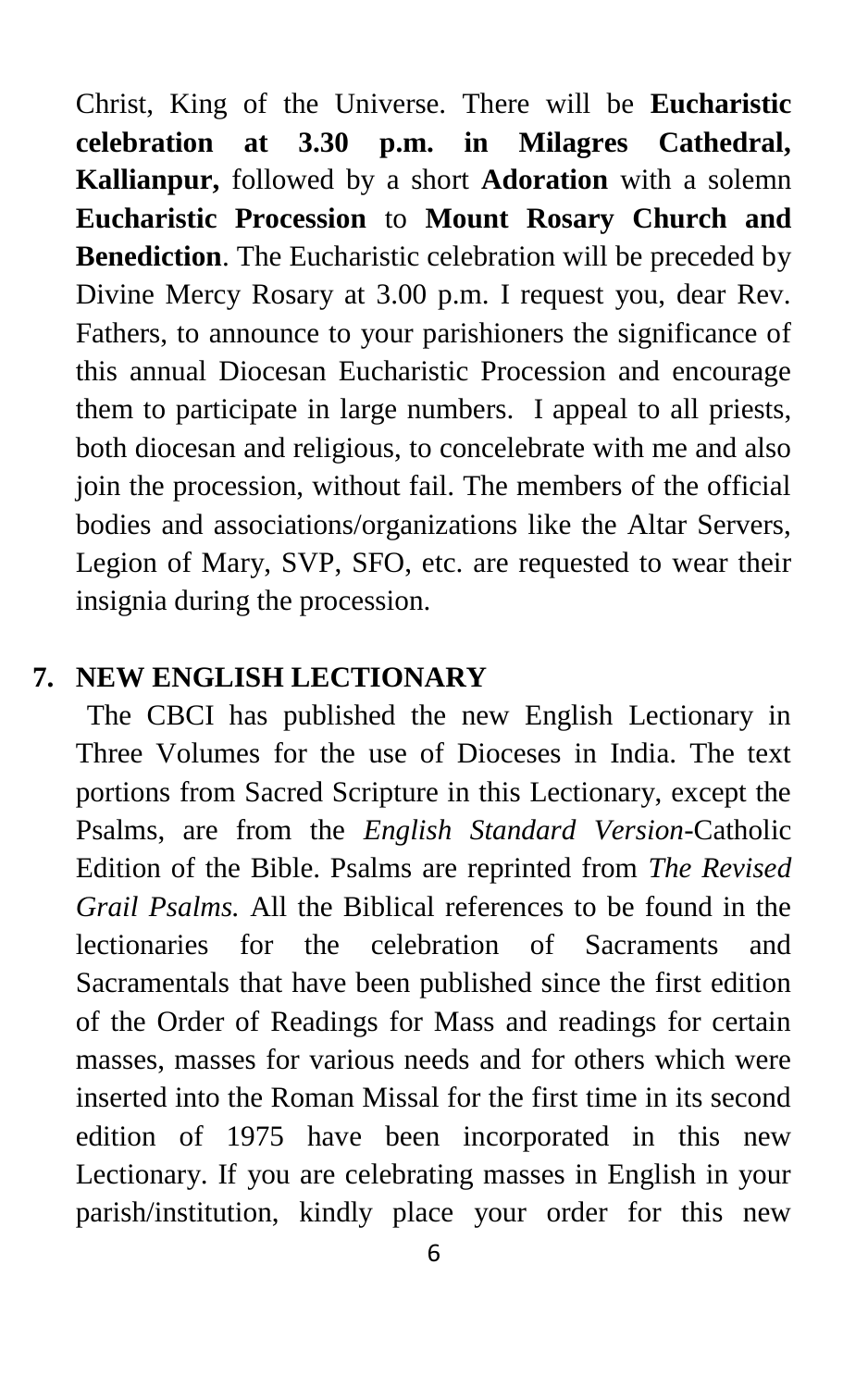Lectionary before 20 November 2019 along with the orders for liturgical Books on new Konkani Missal.

# **8. ROMAN MISSAL IN KONKANI (***ROMI MISA GRONTH***)**

We are delighted to bring you the good news that the Congregation for the Divine Worship and Discipline of the Sacraments has given its *confirmatio* to the Roman Missal in Konkani language on 18 September 2019. The Liturgical Commission working on the texts in Konkani language met in Goa on 23 October 2019 and has decided upon the format, paper size and presentation of the Missal.

The new Missal will be promulgated shortly and will go into use in Konkani language Masses on the date soon to be specified. From that date onwards, it is obligatory that we use the new Missal and therefore, I request the Parish Priests and heads of Religious Institutions/Communities to place the order for the number of copies they need. Similarly, the copy of the Concelebrants also will be published and you can place an order for the number of copies of the same. The Director of Divya Jyothi has provided an Order Form that is mailed to you along with Vox Nostra. You are required to furnish the details by 20 November 2019 so that we can order for printing.

Before we start using the *Romi Misa Gronth* (the Roman Missal), all Christ's faithful must be given adequate Catechesis about the usage and changes made in the new Missal. In order to facilitate the liturgical instruction or catechesis on the new Missal, a booklet containing the Order of the Mass and other required information will be made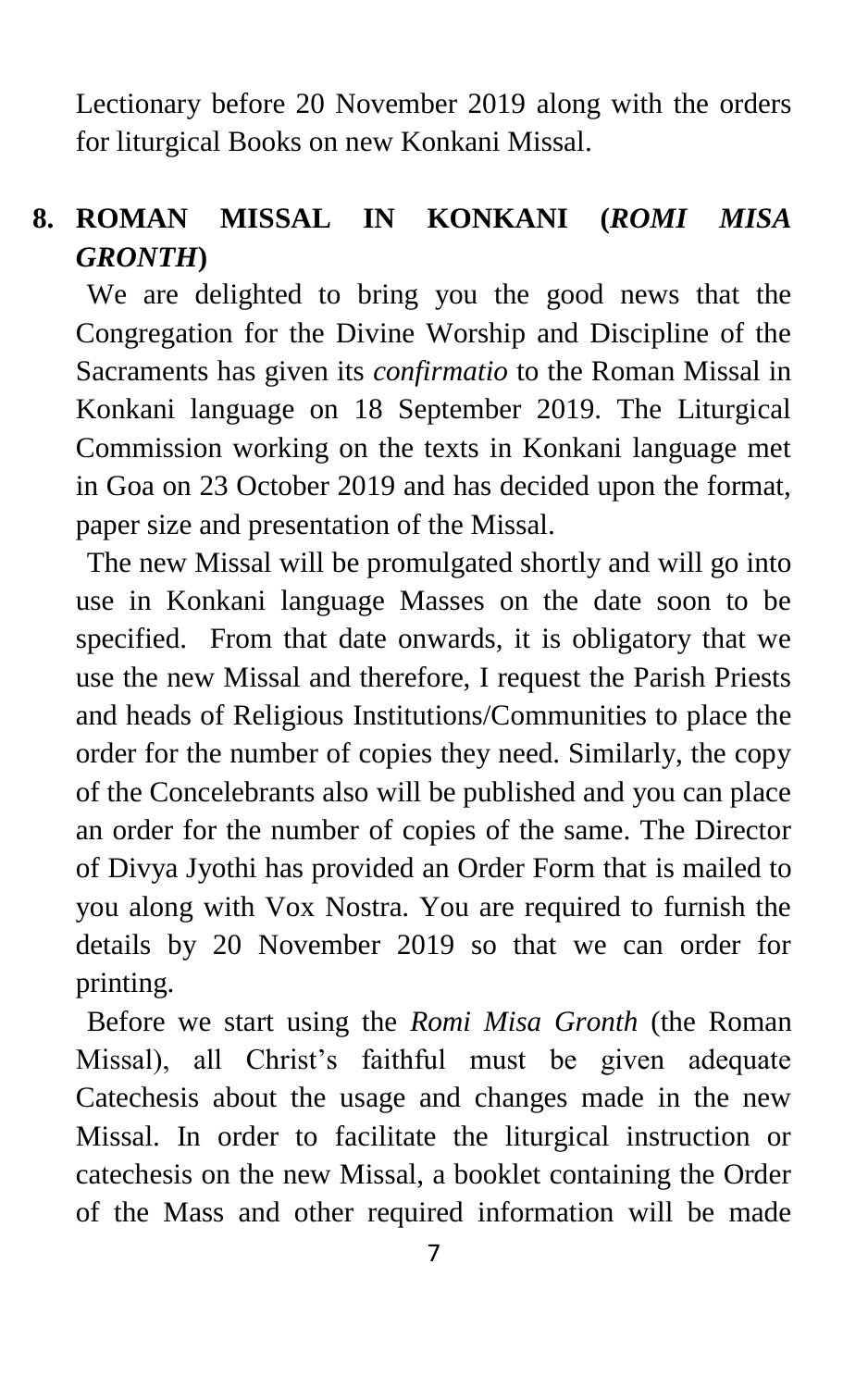available. We shall use the occasion of the ongoing formation of the Clergy to discuss and learn about the use of the new Missal; the Clergy, in turn, can catechize the faithful entrusted to their care.

In accordance with the guidelines of the Missal, the Commission has reviewed and approved musical settings of the specific parts in the Order of Mass and this musical setting is going to be published in the Missal itself and also in a separate booklet. The tunes and music approved by the Commission shall remain common for the whole Konkan region. Individual composition of separate music for the Mass is thus to be avoided and only that which is approved by the Commission is to be used. The Commission will provide two more tunes in the future so that only these could be used for various occasions.

I request everyone to take the matter with right earnestness and concur with the universal norms given by the Congregation for the Divine Worship and Discipline of the Sacraments.

## **11. ELECTION TO THE PARTICIPATORY STRUCTURES (CONSULTATIVE BODIES)**

I am pleased to approve and promulgate the revised Constitutions governing Consultative Bodies in the Diocese of Udupi making it effective from 01 November 2019, the solemnity of All Saints. Since the term of the present Parish Finance Council, Parish Pastoral Council, Deanery Pastoral Council and Diocesan Pastoral Council expires on 31 December 2019, I appeal to the concerned to hold elections to these consultative bodies as per the revised Constitution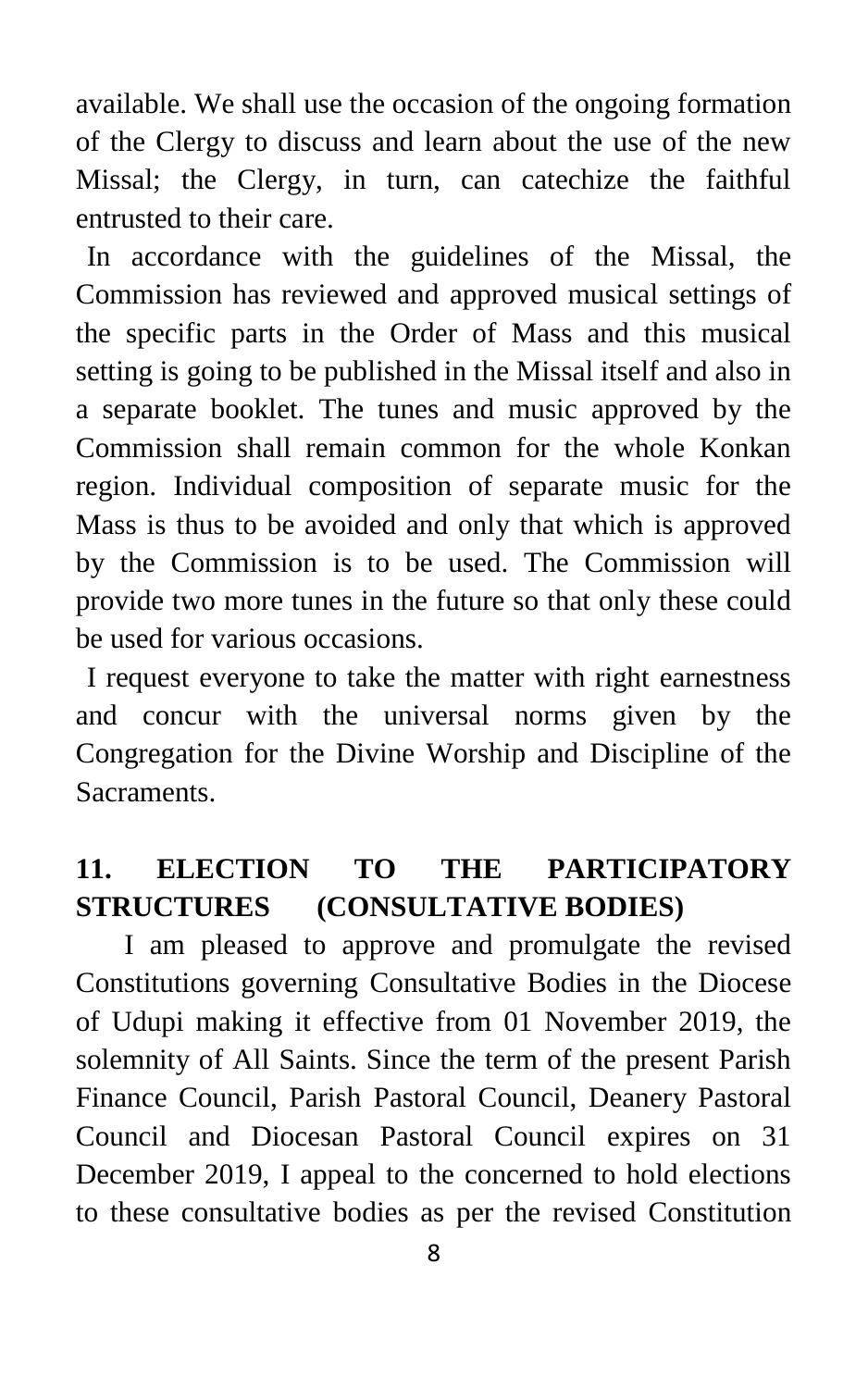and send the names as required by the Constitution to me (two copies each) for approval before 31 December 2019. The new consultative bodies come into effect from 1 January 2020. The new deanery pastoral councils must meet before 15 January 2020 and elect the Secretary and also select the deanery conveners of the 18 Commissions in each deanery.

The copies of the revised Constitution will be available in the Bishop's House from 10 November 2019 on payment of Rs 100 per copy.

#### **12. ORDINATION**

Deacon Ivan Martis, son of Mr Michael and Mrs Irene Martis, who did his theological studies in Rome will be ordained a Priest for our Diocese on Tuesday, 12 November 2019 at 10.00 a. m. in his native parish of St Lawrence, Moodubelle. We rejoice and thank our Lord for blessing us with the fourth new priest this year. On behalf of the Diocese, I extend a cordial invitation to all of you to his ordination. Let us welcome him into our Presbyterium.

#### **13. MASS CALENDAR-** *ORDO*

The **ORDO**, useful and essential for the recitation of the Divine Office and celebration of the Mass for the year 2019- 20 is ready and available now at **Divya Jyothi** at a price of Rs 100 per copy. I thank and appreciate Rev. Fr Wilson D'Souza, Designate Director of Divya Jyothi, for compiling the *ORDO*. I wish that all parishes and houses of men and women religious in Udupi Diocese procure the copies of *ORDO* published by *Divya Jyothi,* not by other dioceses**,** and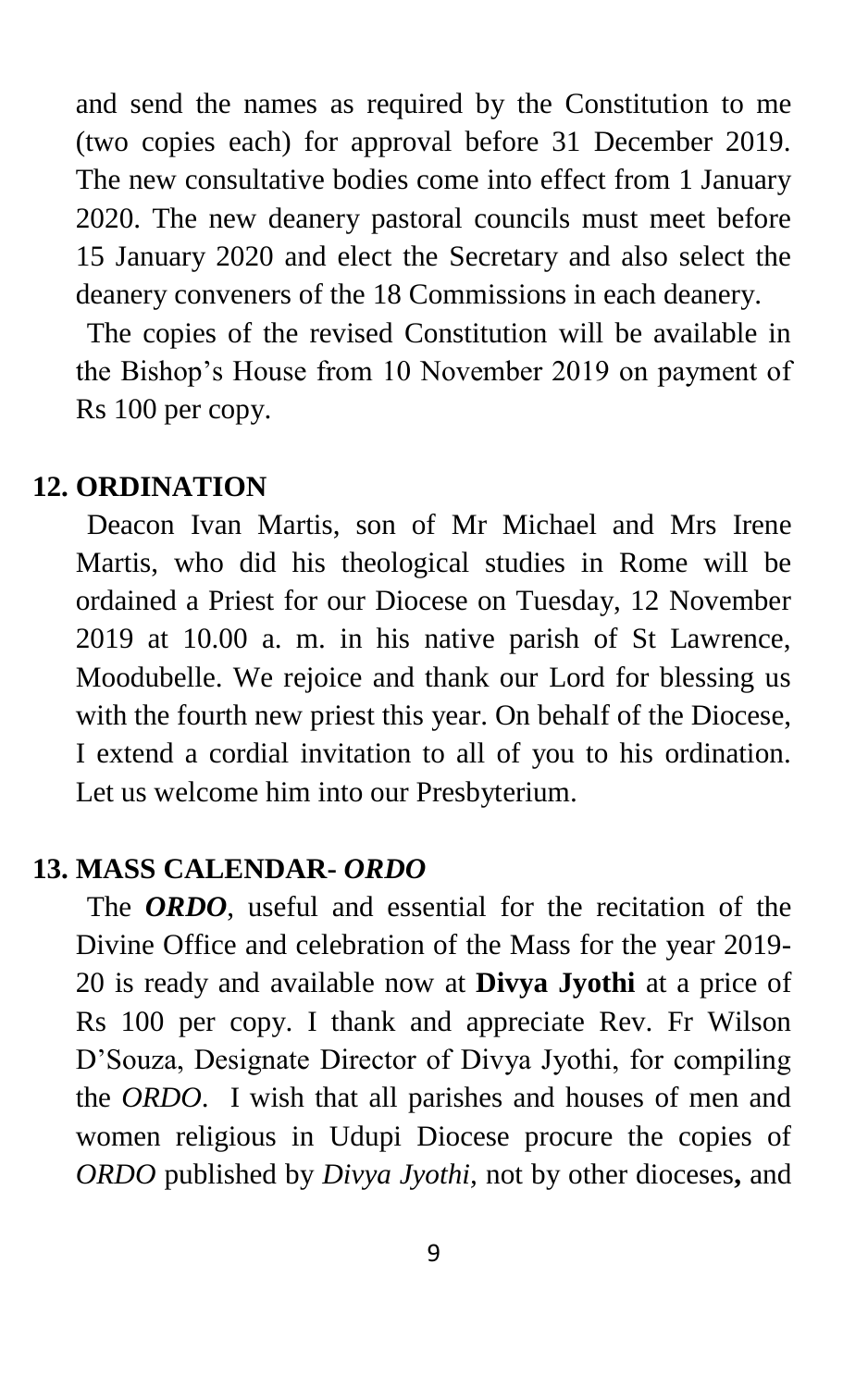note the earmarked collections, dates and events specific to Udupi Diocese.

#### **14. ANNUAL PARISH FEASTS**

The Annual Parish Feasts are around the corner in good many parishes of our Diocese. Parish feasts are occasions for families and relatives to meet and greet each other, come together and share a fellowship meal. It is also an occasion to promote parish unity and family spirit and grow more in spiritual strength and grace. I appreciate the good will of *Pirjents* and generous donors in parishes for their contribution to make these parish feasts devotional, joyous and attractive. As per the custom in our diocese, I request the parish priests to set aside the offertory collection made during the annual parish festal mass for the PWS and send the same to the Secretary Cum Treasurer of Priests' Welfare Scheme.

### **15. FAITH FORMATION CAMPS- THANKS**

Every deanery enthusiastically conducted the Faith Formation Camps, *Jeevan Amrith, Jeevan Disha and Jeevan Jyothi*, for the children of the 8th, 9th and 10th Standards. I am aware of the great effort put in by our Parish Priests to bring the children of their respective parishes together in these camps. The camps were made interesting, informative, faith-oriented and resourceful. I thank the Deans, Parish Priests, Asst Parish Priests, other priests, coordinators, animators and volunteers for organizing these camps in all the five deaneries of our Diocese. A word of thanks to the Directors of Divya Jyothi, Family and Youth Commissions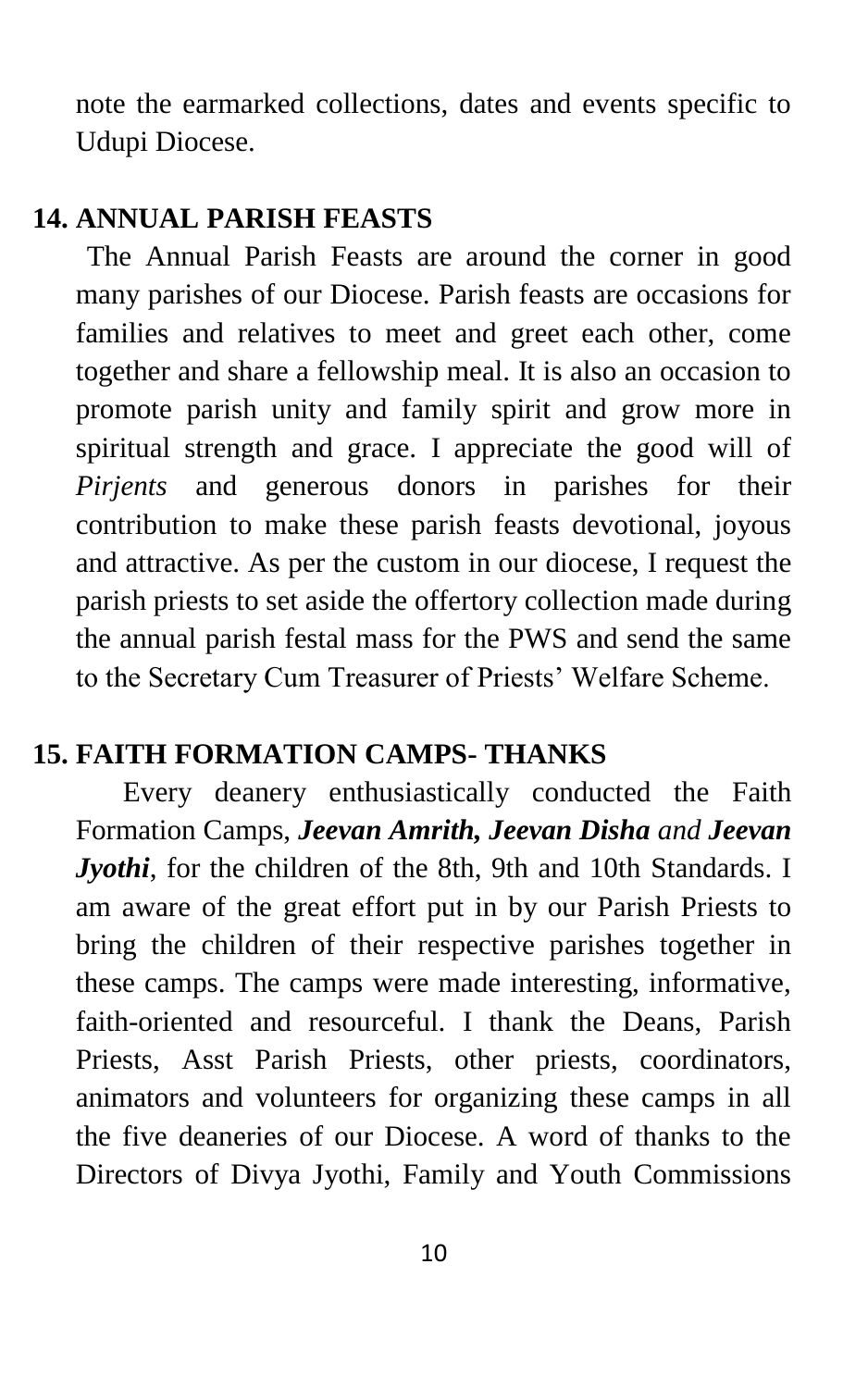and Supatha for supplying the themes and resource personnel for these camps.

#### **16. NEW BISHOP OF MANDYA**

The Synod of the Syro Malabar Church has appointed Bishop Sebastian Adayanthrath as the new Bishop of Mandya on 30 August 2019 at the elevation of the present Bishop of Mandya, Most Rev. Dr Antony Kariyil as the new major archiepiscopal vicar of the diocese of Ernakulam-Angamaly. Born on 5 April 1957 at Vaikom,Bishop Sebastian had his school education at St Joseph's L.P. School and St Theresa's High School, Vaikom, from 1963 to 1973. He joined the Sacred Heart Minor Seminary of the Archdiocese of Ernakulam-Angamaly on 1 July 1973. Three years later he was sent to the Papal Seminary, Pune, where he did his seminary studies from 1976 to 1983 and was ordained priest on 18 December 1983. After the ordination Fr Sebastian took a Master's Degree in Theology from Jnana-Deepa Vidyapeeth, Pune. During his priestly ministry in the archdiocese he served as parish priest and secretary to the late Cardinal Antony Padiyara. He was appointed as the Auxiliary Bishop of Ernakulam-Angamaly and titular bishop of Macriana Maggiore (in ancient Byzantium, Turkey) on 4 February 2002. He was consecrated Bishop on 20 April 2002 by Major Archbishop Mar Varkey Cardinal Vithayathil. We congratulate Bishop Sebastian Adyantharath and offer our best wishes, felicitations and prayerful support in shepherding the flock of the Diocese of Mandya.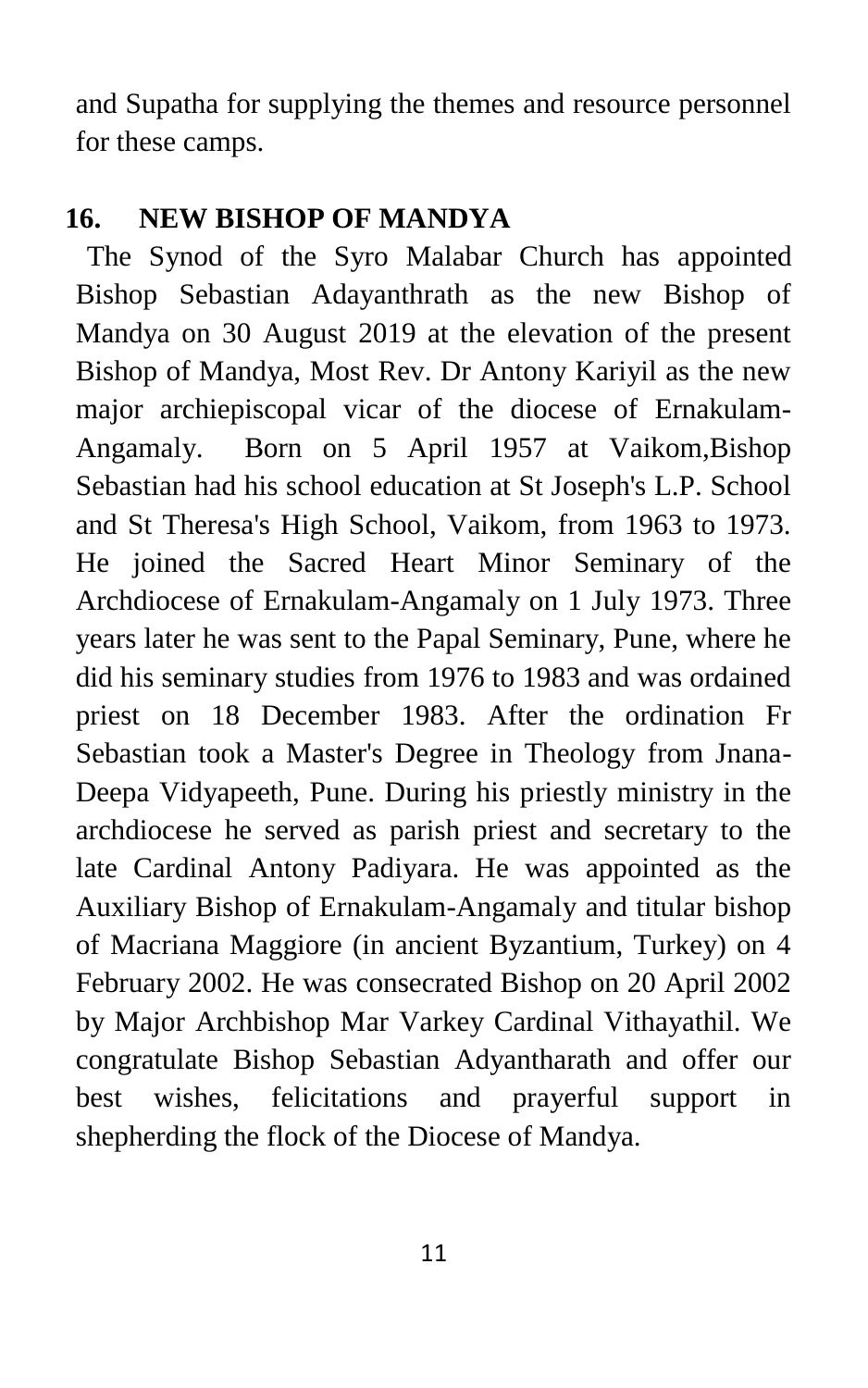### **17. NEW SAINT FROM INDIA- ST MARIAM THRESIA**

Pope Francis declared Blessed Mariam Thresia of the Holy Family Congregation of Syro Malabar Church as saint on Sunday, 13 October 2019. Mariam Thresia was born in the Chiramel Mankidiyan family in Puthenchira village of Thrissur district in 1876. She began a life of prayer at an early age, and longed for a life of seclusion. As she led the life of a mystic, she worked to provide solace to the sick and offered charity to the poor in the village. She wanted to become a nun, and joined the Order of Franciscan Poor Clares. Later, upon realizing that she wanted to lead a life dedicated to prayers, in 1913, she formed a community "House of Solitude" along with a few others. That was the beginning of the Congregation of Holy Family, which later grew into a prominent religious congregation of nuns. She died in 1926 at the age of 50. In 1975, the Church began the process of her canonization. She was declared Venerable in 1999 and was beatified in 2000. With the elevation of Mariam Thresia as saint, there are now 11 saints connected with the country, according to the official data of the Church. We rejoice at this declaration by Pope Francis and raise our hearts in gratitude to the Lord for blessing the Indian Church with a new saint. May St Mariam Thresia intercede for all of us.

Yours sincerely in Christ,<br>+  $\sqrt{\phi_{\theta}\phi_{\theta}}$ 

+ Gerald Isaac Lobo Bishop of Udupi.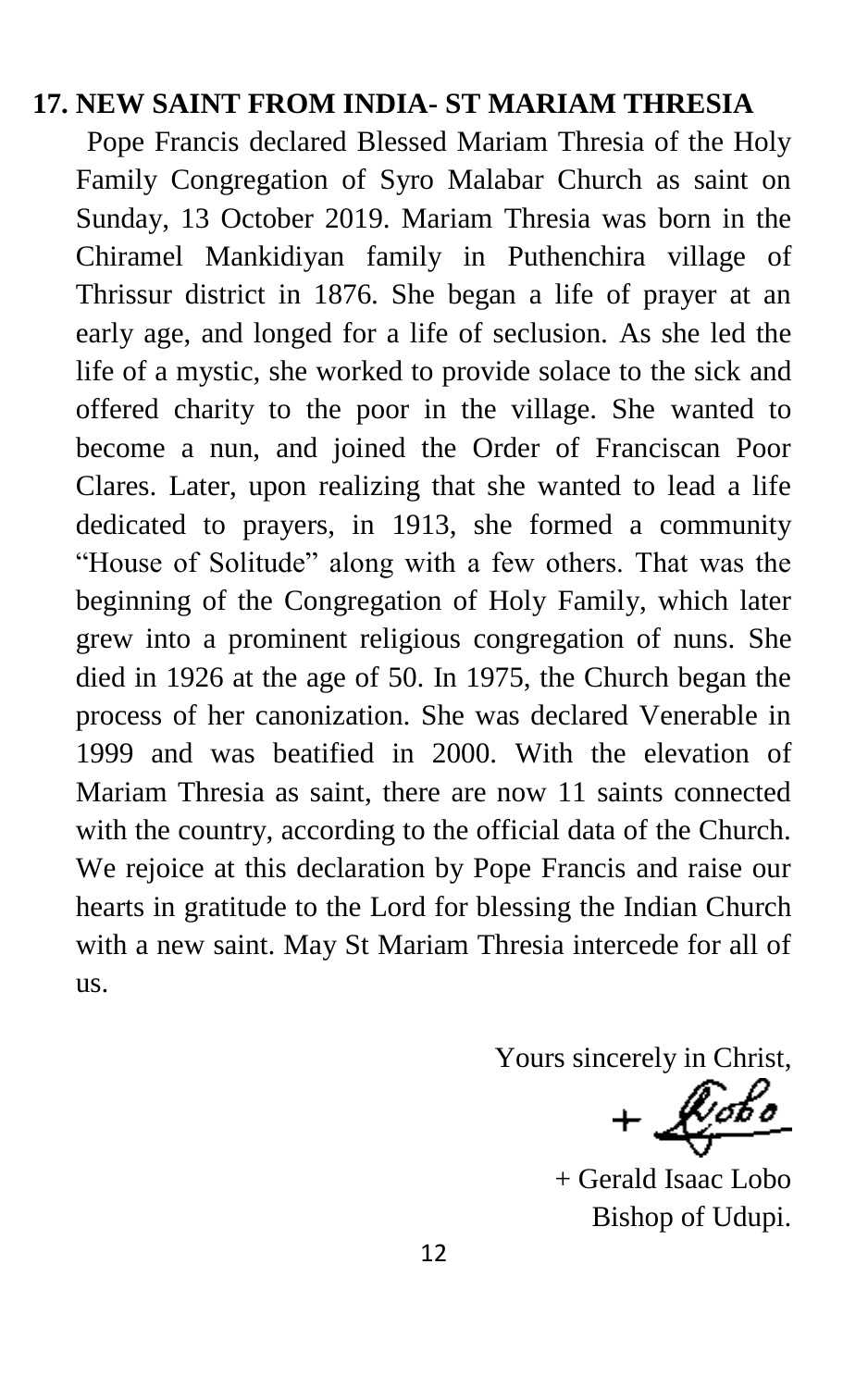## **COMMUNICATION FROM PASTORAL COMMISSIONS**

### **1. DIVYA JYOTHI**

03/11/2019 Liturgical Commission Meeting at Barkur- 5 pm 03/11/2019 Liturgical Seminar at Pangla 10/11/2019 Bible Seminar at Thottam- 3.30 pm 17/11/2019 Liturgical Seminar at Kalmady

## **Rev. Fr Stephen D'Souza Director**

### **2. COMMISSION FOR SCCs**

- 04.11.2019 Regional Seminar at Shimoga
- 10.11.2019 SCC training on Spirituality of SCC at Omzoor Parish.
- 13.11.2019 Coordinators meeting KRPPC, Bangalore.
- 17.10.2019 Samudai Day at Pethri Parish Meeting ofParish Conveners of Inter Religious Dialogue at Udupi.
- 19.11.2019 SCC Central Committee meeting at Udupi **Rev. Fr Harold Pereira**

### **Director**

### **3. CESU**

- 21-11-2019 Meeting of Governing Body of CESU –
- 21-11-2020 4p.m. at Conference Hall, Bishop's House
- 26-11-2019 School day at St Francis Xavier Kan Med High School, Udyavara
- 29-11-2019 Sports Meet at St. Francis Xavier Eng Med School, Udyavara

**Rev. Fr Vincent Crasta Secretary**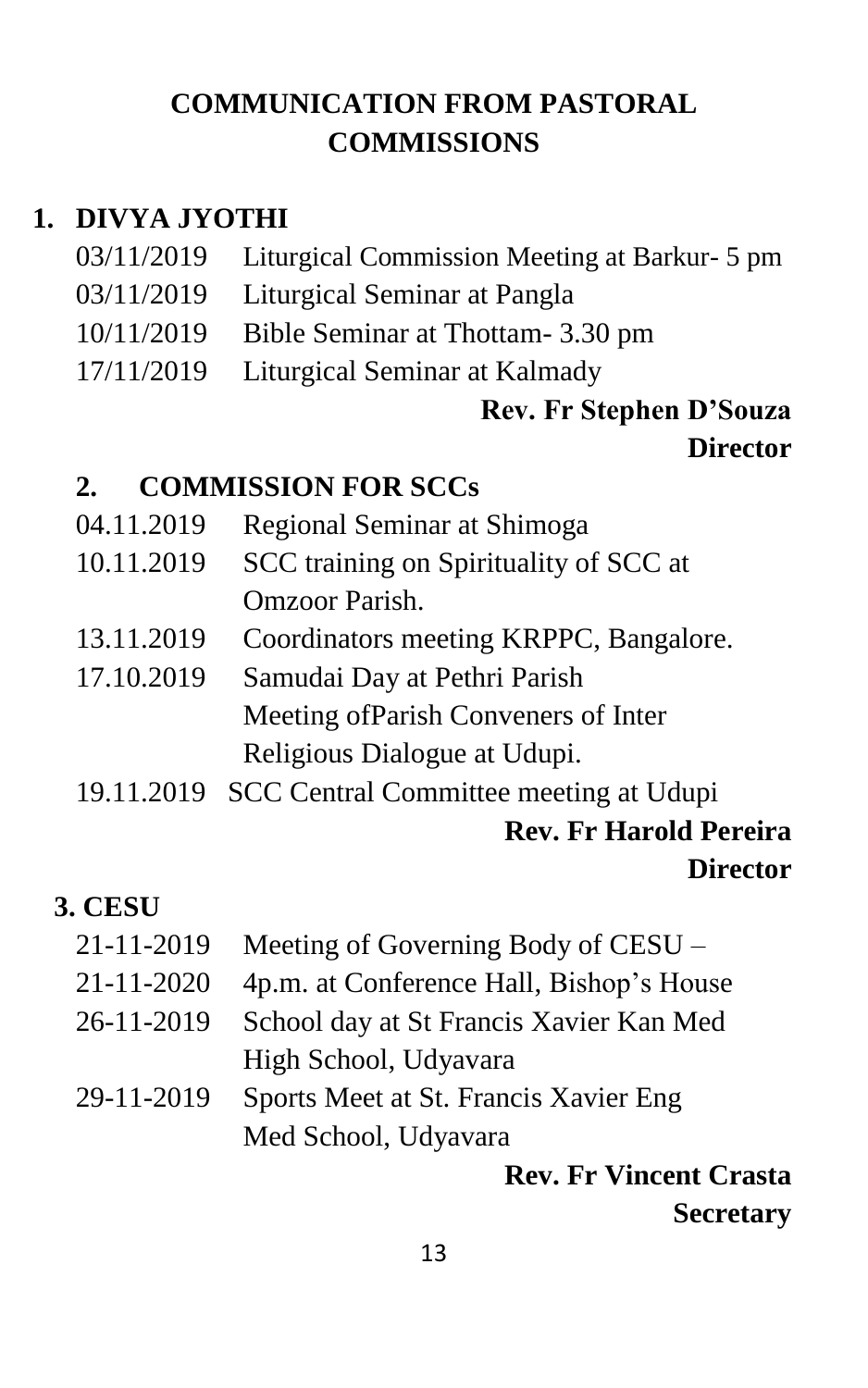# **4. COMMISSION FOR PROCLAMATION AND EVANGELIZATION**

Training to Lay Evangelizers and Intercessory group members, from 9.30 am to 4.00 p.m.:

- 11 Nov Kundapura Deanery at Padukone Church
- 18 Nov Kallianpur and Udupi Deanery at Kemman Church
- 25 Nov Shirva and Karkala Deanery at Shirva Church

# **Rev. Fr Vincent Crasta Director**

# **5. COMMISSION FOR FAMILY**

- 01 Nov Youth, Parents & Clergy- Diocese level get together at Milagres Cathedral
- 03 Nov Fathers' Day, Perampalli
- 16 & 17 Nov Marriage Preparation Course

**Mr Leslie Arouza Director**

----------------------------------

## **BISHOP'S ENGAGEMENTS IN NOVEMBER 2019**

|  | 01 10.00 am : Diocesan Family Commission        |
|--|-------------------------------------------------|
|  | Programme for Youth and Parents,                |
|  | Milagres Cathedral                              |
|  | $04.00 \text{ pm}$ : Bible day-CSI              |
|  | 02 08.00 am : All Souls' day - Mass at Katapadi |